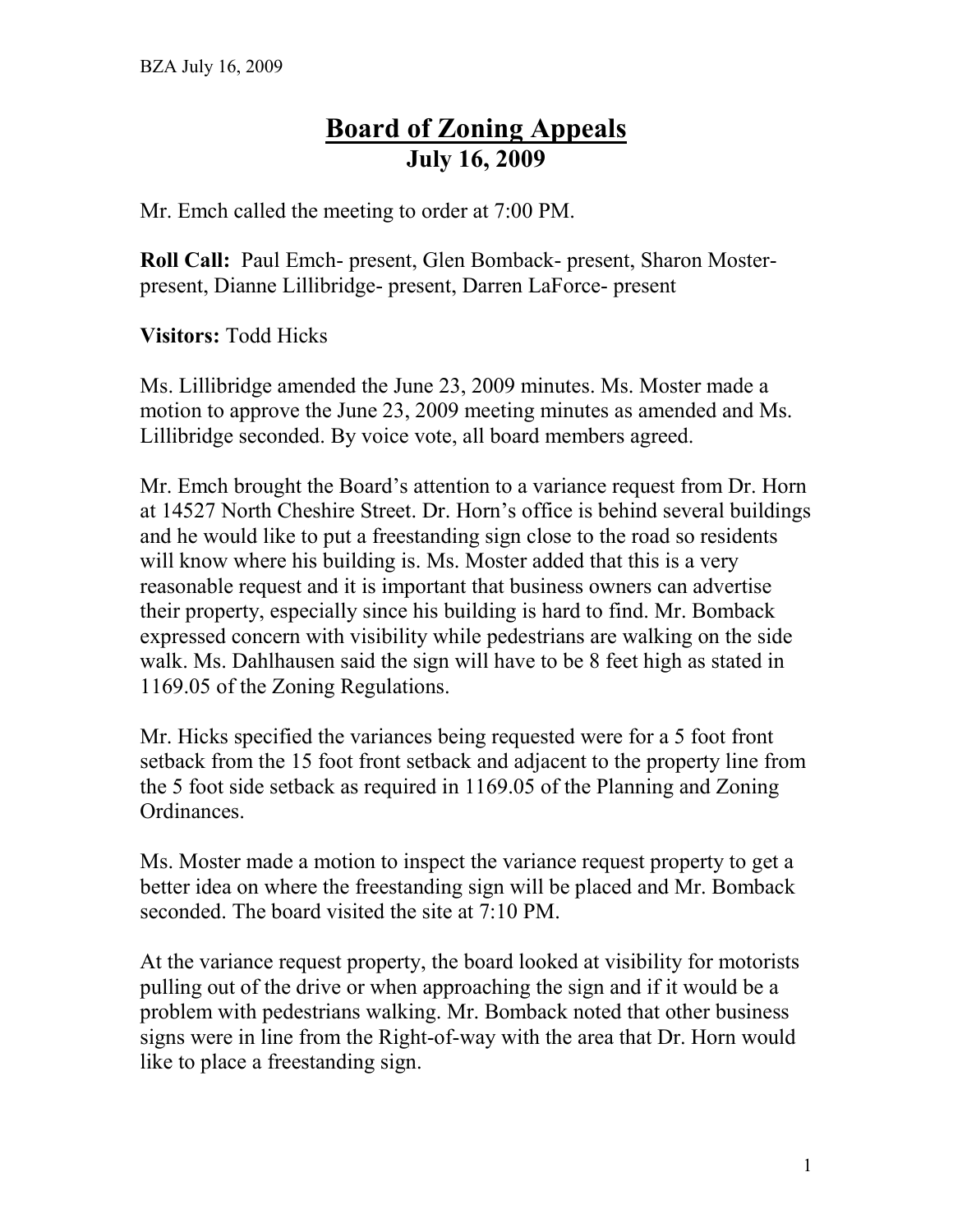The board returned from the variance request property at 7:30 PM.

Ms. Moster made a motion granting a variance for a freestanding sign at 14527 North Cheshire Street from the 5 foot minimum side setback to allow the sign to be placed adjacent to the property line and Mr. Bomback seconded. Roll Call: Sharon Moster- yes, Glen Bomback- yes, Paul Emchyes, Dianne Lillibridge- yes, Darren LaForce- yes. A variance for the side setback was granted.

Ms. Moster made a motion granting a variance for a freestanding sign at 14527 North Cheshire Street from the 15 foot minimum front setback to allow the sign to be placed no less than thirty (30) inches from the right-ofway and Mr. Emch seconded.

Mr. Bomback didn't agree with the 30 inch setback and said the original request shouldn't be any more than what was asked. Ms. Lillibridge and Mr. LaForce agreed. Mr. Emch thought the sign wouldn't be as visible coming from the south if it were the 5 feet as requested. Discussion followed. Roll Call: Sharon Moster- yes, Paul Emch- yes, Dianne Lillibridge- no, Darren LaForce- no, Glen Bomback- no Motion failed.

Mr. Bomback made a motion granting a variance for a freestanding sign at 14527 North Cheshire Street from the 15 foot minimum front setback to allow the sign to be placed no less than five (5) foot from the right-of-way and Ms. Lillibridge seconded.

Ms. Moster stated that the sign wouldn't be visible coming from the south at 5 foot and thought the sign should be closer to the road. Mr. Emch agreed.

Mr. Bomback amended his previous motion granting a variance for a freestanding sign at 14527 North Cheshire Street from the 15 foot minimum front setback to allow the sign to be placed no less than four (4) foot from the right-of-way and Ms. Lillibridge seconded. Roll Call: Glen Bombackyes, Dianne Lillibridge- yes, Paul Emch- yes, Sharon Moster- no, Darren LaForce- yes. A variance for the front setback was granted.

Mr. Hicks expressed concern about granting a variance request when the property owner wasn't in attendance. This may set a bad precedent in the future if the Board were to deny a variance request when the property owner was in attendance.